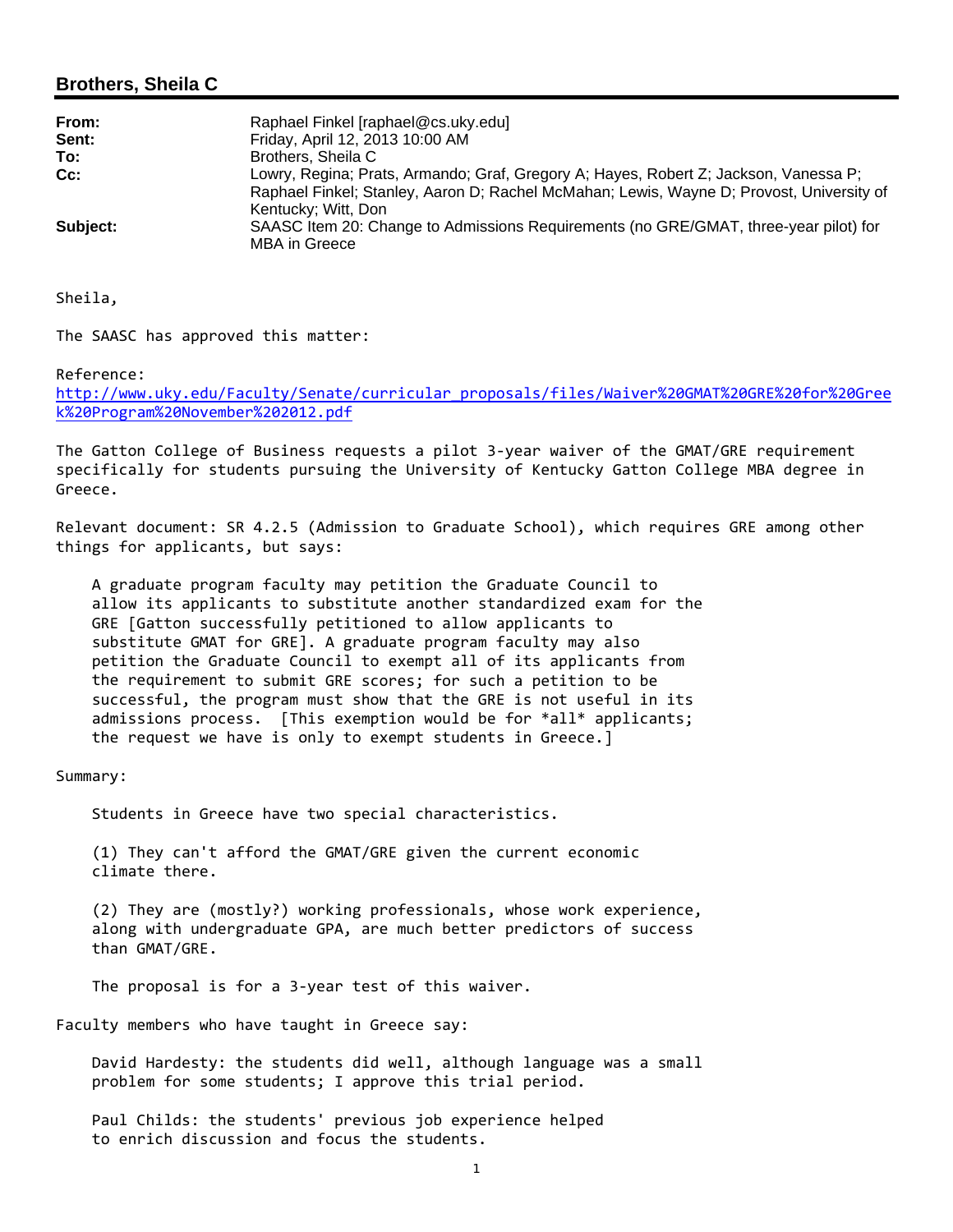Walter Ferrier: (a) I have taught 8 times in Greece. (b) GMAT scores are, at best, a fuzzy predictor of MBA success in any of our MBA programs (1‐year, evening, Greek). (c) Many students with high GMAT scores lack maturity and experience to do well in activities requiring analytical thinking, creativity, and leadership. (d) Maturity and experience matter more; most of our Greek MBA students have years of work experience or work during the program. (e) UGPA and letters of recommendation are more important in predicting MBA success. (f) Our Greek program adds enormously to the success of Greek students. (g) Language skills can be problematic; TOEFL scores are more important than GMAT.

 Frank Scott: I am in favor of giving this proposal a try. I have taught in the Greek program six times, and have considerable experience with the students. Some of the students come into the program with only rudimentary English language skills. A few have found that to be an insurmountable hurdle, and have dropped out. The large majority work hard and improve dramatically over the course of their eighteen months in the program. I think that they end up being our highest value‐added students. And based on my anecdotal evidence, many of these students score poorly on the GMAT primarily because of their language deficiencies. I also know that preparing for and paying for the GMAT is quite a deterrent to many Greek students who are contemplating the UK‐TEI Piraeus MBA program. So I think that waiving the GMAT requirement for these students is worth trying out.

My take: This proposal is heavily supported by the department. It is a 3‐year trial, so if it doesn't work out, the situation isn't permanent. It may well lead to increased enrollment of exactly the students who most benefit from this program.